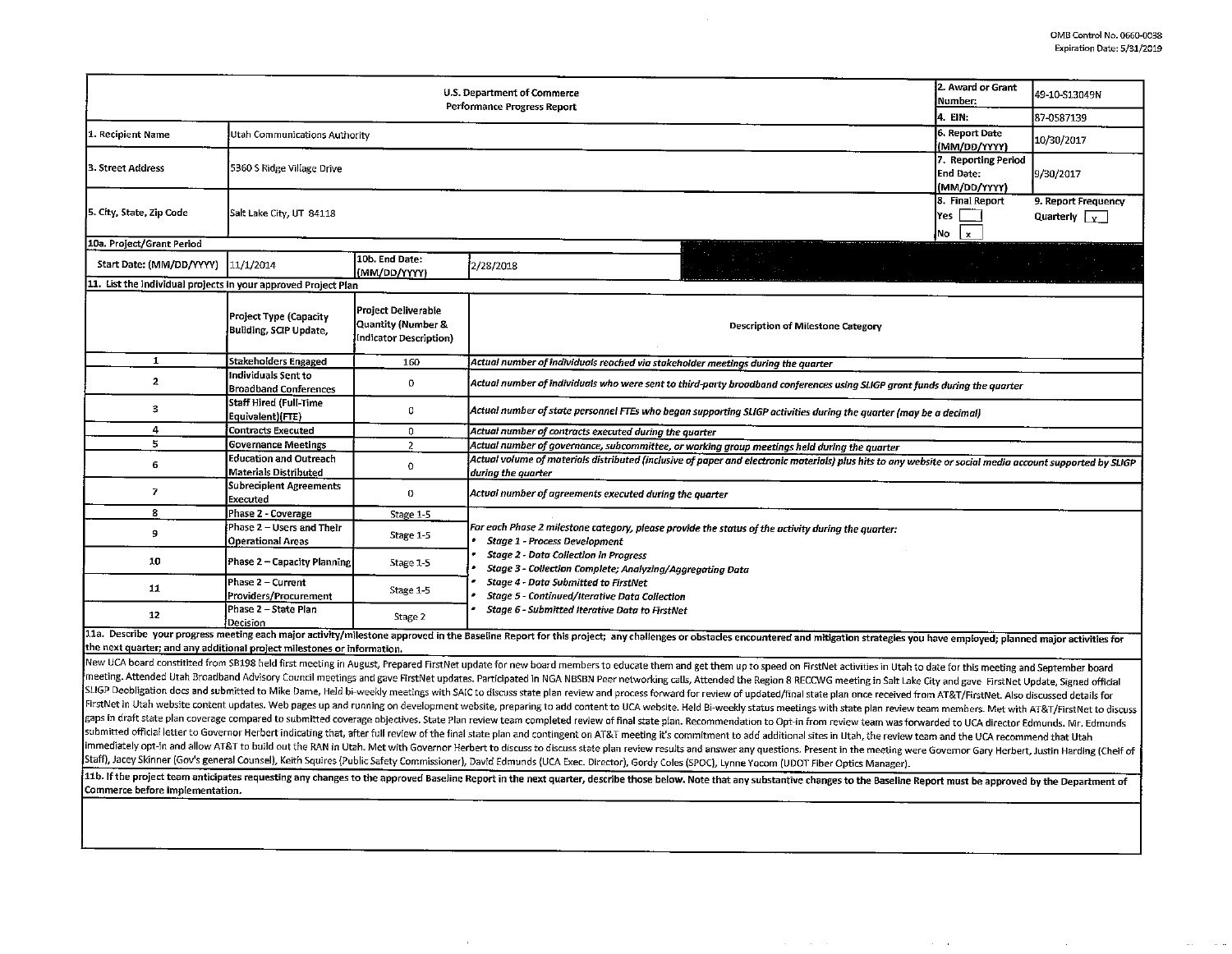$\alpha$  ,  $\alpha$  ,  $\alpha$ 

 $\alpha$  , and  $\alpha$  , and  $\alpha$ 

 $\sim$ 

11c. Provide any other information that would be useful to NTIA as it assesses this project's progress.

11d. Describe any success stories or best practices you have identified. Please be as specific as possible.

 $\sim$ 

 $\sim$ 

12. Personnel

12a. If the project is not fully staffed, describe how any lack of staffing may impact the project's time line and when the project will be fully staffed.

| 12b. Staffing Table - Please include all staff that have contributed time to the project. Please do not remove individuals from this table. |                                                                     |                                                                                 |                          |                      |                               |                   |                 |                                         |                                          |
|---------------------------------------------------------------------------------------------------------------------------------------------|---------------------------------------------------------------------|---------------------------------------------------------------------------------|--------------------------|----------------------|-------------------------------|-------------------|-----------------|-----------------------------------------|------------------------------------------|
| Job Title                                                                                                                                   | FTE%                                                                |                                                                                 |                          |                      |                               |                   |                 |                                         |                                          |
| Statewide Interoperability                                                                                                                  |                                                                     | Project (s) Assigned                                                            |                          |                      |                               |                   |                 |                                         | Change                                   |
| Coordinator (SWIC)                                                                                                                          | 0.54                                                                | Oversee SLIGP activities<br><b>IFilled</b>                                      |                          |                      |                               |                   |                 |                                         |                                          |
| <b>SWIC Assistant</b>                                                                                                                       | $\mathbf{1}$                                                        | Assist with SLIGP activities                                                    | Currently vacant         |                      |                               |                   |                 |                                         |                                          |
| SWIC Assistant for Utah tribes                                                                                                              | 1                                                                   | Assist with SLIGP activities relating to the tribes in Utah<br>Currently vacant |                          |                      |                               |                   |                 |                                         |                                          |
| <b>UCA Director</b>                                                                                                                         | 0.2                                                                 | Oversight                                                                       |                          |                      |                               |                   |                 |                                         | Filled                                   |
| <b>UCA Operations Manager</b>                                                                                                               | 0.1                                                                 | Oversight                                                                       |                          |                      |                               |                   |                 |                                         | Filled                                   |
| 13. Subcontracts (Vendors and/or Subrecipients)                                                                                             |                                                                     |                                                                                 |                          |                      |                               |                   |                 |                                         |                                          |
| 13a. Subcontracts Table - Include all subcontractors. The totals from this table must equal the "Subcontracts Total" in Question 14f.       |                                                                     |                                                                                 |                          |                      |                               |                   |                 |                                         |                                          |
| Name                                                                                                                                        | <b>Subcontract Purpose</b>                                          |                                                                                 | Түре<br>(Vendor/Subrec.) | RFP/RFQ Issued (Y/N) | Contract<br>Executed<br>(Y/N) | <b>Start Date</b> | <b>End Date</b> | <b>Total Federal Funds</b><br>Allocated | <b>Total Matching Funds</b><br>Allocated |
| Accounting Support and<br>Solutions                                                                                                         | Financial Management                                                |                                                                                 | Vendor                   | N                    | N                             | 11/1/2014         | 3/25/2016       | \$74,880.00                             | \$0.00                                   |
| Marketing                                                                                                                                   | Outreach Coordination                                               |                                                                                 | Vendor                   | N                    | N                             |                   |                 | \$84,000.00                             | \$0.00                                   |
| Marketing                                                                                                                                   | Material Development                                                |                                                                                 | Vendor                   | N                    | N                             |                   |                 | \$56,000.00                             | \$0.00                                   |
| Film Crew                                                                                                                                   | Educational Video                                                   |                                                                                 | Vendor                   | N                    | N                             |                   |                 | \$49,815.00                             | \$0.00                                   |
| Ballard Spahr, LLP                                                                                                                          | Contract Review                                                     |                                                                                 | Vendor                   | N                    | N                             |                   |                 | \$17,000.00                             | \$0.00                                   |
| Fletcher, Heald & Hildreth                                                                                                                  | Assistance in Project<br>Management                                 |                                                                                 | Vendor                   | N                    | Υ                             | 3/23/2015         | 6/30/2015       | \$74,250.00                             | \$0.00                                   |
| AGRC                                                                                                                                        | Data Gathering and Analysis                                         |                                                                                 | Vendor                   | N                    | Y                             | 7/1/2015          | 12/31/2016      | \$227 760.00                            | \$0.00                                   |
| Strata                                                                                                                                      | Data Gathering and Analysis                                         |                                                                                 | Vendor                   | N                    | Y                             | 7/1/2015          | 12/31/2016      | \$81,000.00                             | <b>S0.00</b>                             |
| Third Sun Productions                                                                                                                       | Web Site Development                                                |                                                                                 | Vendor                   | ${\sf N}$            | N                             |                   |                 | \$11,400.00                             | \$0.00                                   |
| <b>HEB Business Solutions</b>                                                                                                               | Financial Management                                                |                                                                                 | Vendor                   | N                    | Y                             | 3/28/2016         | <b>TBD</b>      | \$16,045.00                             | \$0.00                                   |
| Scientific Applications Int'l Corp<br>through Knowledge Services<br>Contract                                                                | SLIGP programmatic support, outreach & education<br>and web content |                                                                                 | Vendor                   | Y                    | Υ                             | 2/28/2017         | 2/28/2018       | \$189,964.00                            | \$0.00                                   |
| 13b. Describe any challenges encountered with vendors and/or subrecipients.                                                                 |                                                                     |                                                                                 |                          |                      |                               |                   |                 |                                         |                                          |
|                                                                                                                                             |                                                                     |                                                                                 |                          |                      |                               |                   |                 |                                         |                                          |